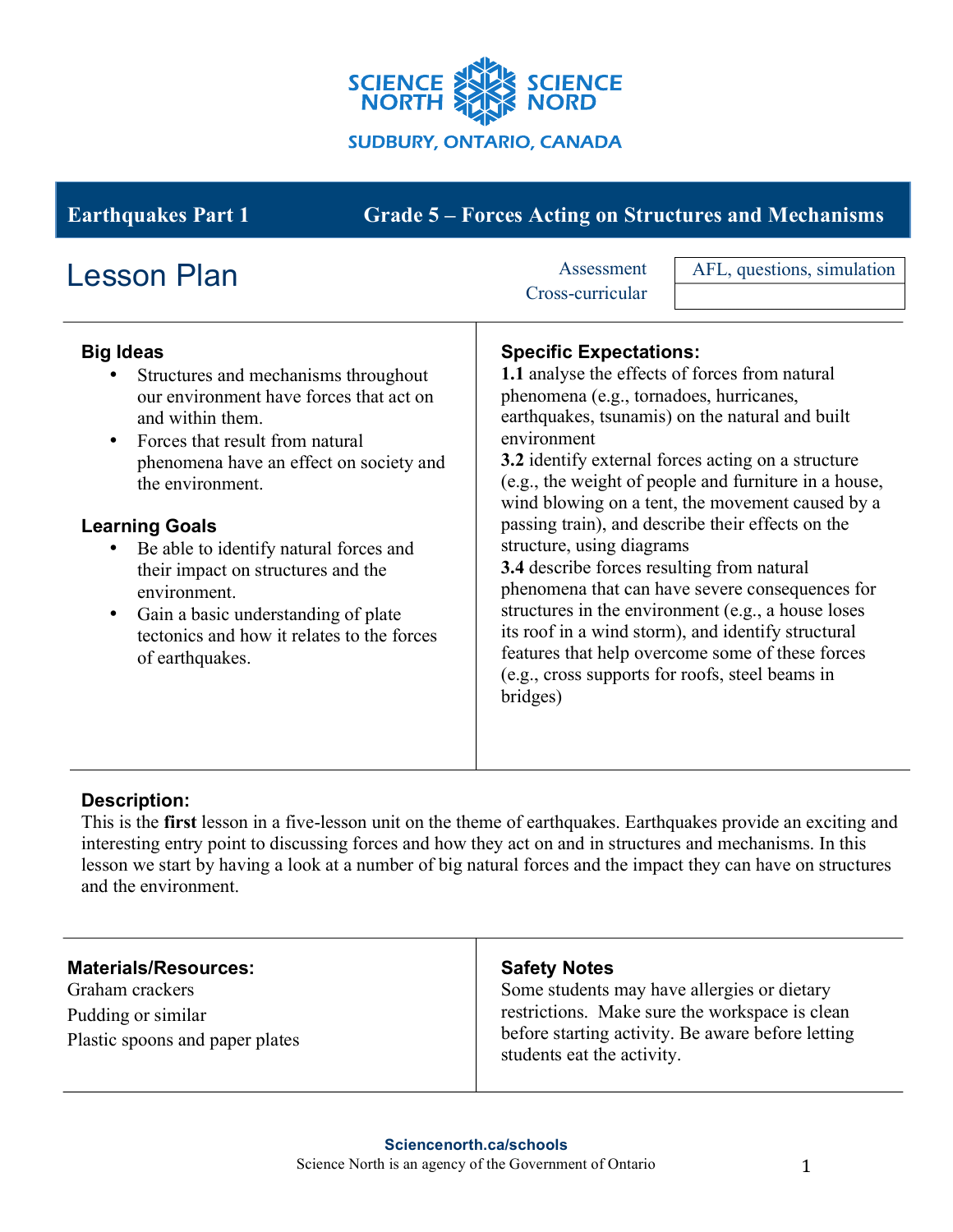# **Introduction**

# **Opening Discussion**

- For the next few days we will discuss forces, and specifically natural forces. What is a natural force? (A force of nature – not created by humans, or an artificial mechanism etc.)
- What do we mean when we call someone a "Force of Nature"? (Someone unstoppable and determined. Seemingly not caring about anything standing in their way). Does that give us a hint how humans tend to experience natural forces?
- Can you think of some natural forces? (Wind, earthquakes, tsunami, hurricanes, water, landslides, etc.)
	- o Of course there are plenty of natural forces that don't create catastrophic events as well
- How can these forces affect humans?
	- o Act on us from mild to catastrophic
	- o Act on things we build from mild to catastrophic
- Is it important to be aware of what forces may act on us in a certain place?
	- $\circ$  Yes for example we need to know what the risk of a major earthquake is in any location we want to build in order to make sure we build strong enough.
- Engineers have to always take into account all the forces that may act on a structure when designing pretty much anything. Otherwise things can go badly wrong.
- Let's learn some more about this...

# **Optional: Show a couple of videos of natural forces in action**

Many excellent videos exist of course showing natural forces in action. If you want to focus just on earthquakes, only showing one or two of videos of an earthquake might be best. Check out the links at the end of the lesson.

# **Action**

## **Plate Tectonics Discussion and Activity**

There are a few classic plate tectonic demonstrations that you may want to do with your class to introduce the topic of earthquakes. Some are quite involved and you could easily spend a whole period on it. Our aim is with this lesson is to provide a brief introduction to earthquakes in order to use them as a basis for discussing forces. It is therefore great to know a little bit about plate tectonics but we do not need to get into all the details of it. We therefore include a basic graham crackers activity here.

- So why do earthquakes happen? (Because the earth's crust moves)
- Why does the crust move? (It is a thin layer on top of a molten interior.)
- Let's do a yummy activity to see how it works a bit better!
- **Graham crackers activity:**
	- o Give each student a graham cracker (that they can crack in half) and some pudding or other gooey food. A few students may be able to share pudding from one cup to reduce the amount of supplies needed.
	- o Spread some pudding on the plate with a spoon. Make a fairly thick layer that is big enough to fit the graham cracker on top.
	- o Break graham cracker in half, and place on top of pudding.